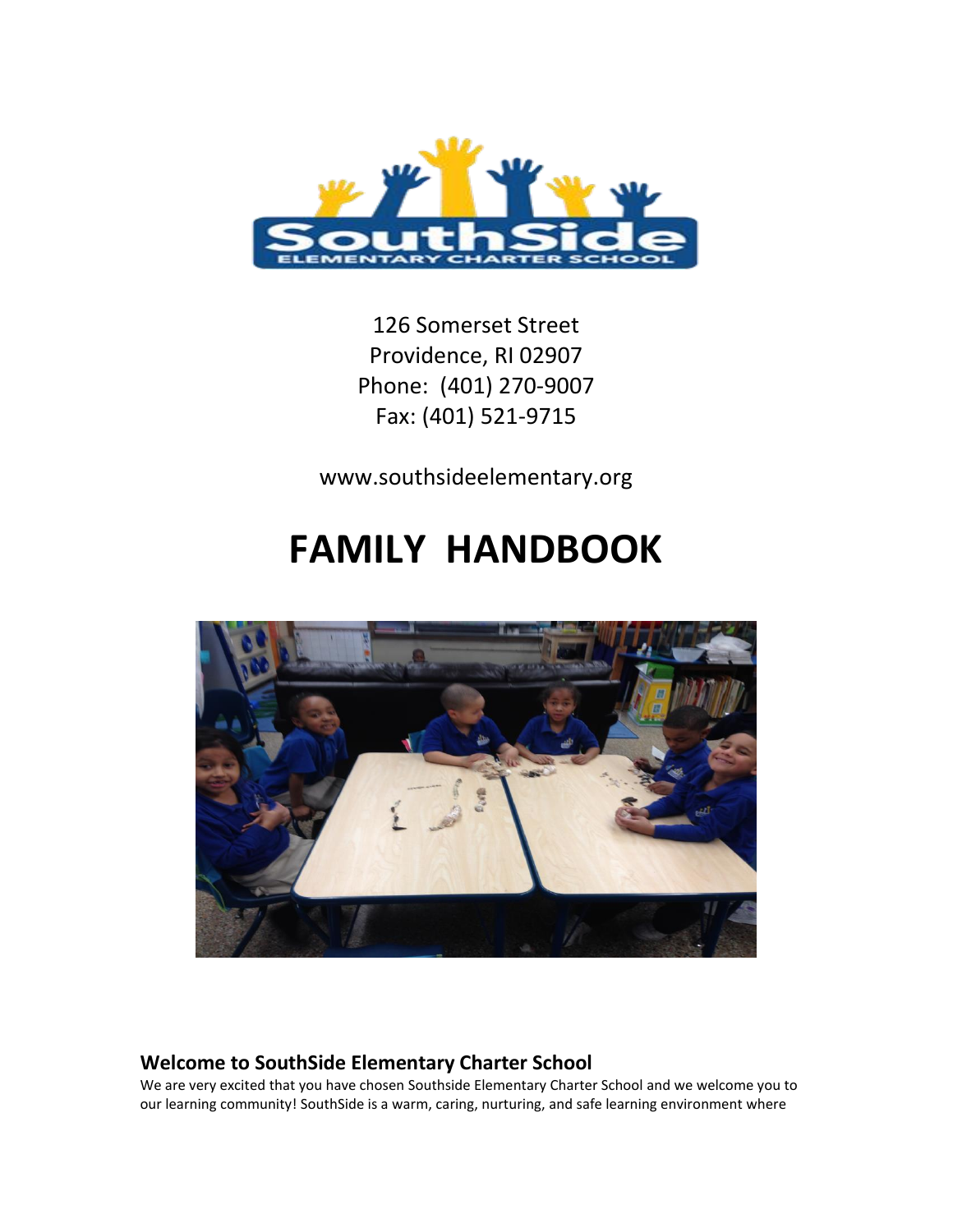children are valued and cherished. The Southside Family Handbook outlines many important items, including policies, procedures, our educational philosophy, and much more. Please take the time to read this handbook in its entirety, as it provides guidance for day-to-day operations at Southside Elementary Charter School. This document also serves as a helpful reference tool for any questions you may have throughout the year. As always, we welcome any questions or concerns you may have about the contents of the handbook. Please contact us at any time if you need clarification on any of our policies or procedures. We look forward to working with you to ensure that our children receive the very best education at Southside Elementary Charter School!

#### **School History**

#### **Our Founding Group**

The founding group for Southside Elementary Charter School consists of educators and community members who have a wide range of experience working with children and with organizations that serve South Providence. They include:

Dan Corley, Head of Community Prep School Antoinette Gomes, Director of Rhode Island College Unity Center Eileen Hayes, Chief Executive Officer of Amos House Lela Morgan, Vice President of Academic Affairs at Community College of Rhode Island Carmen Rodriguez, Teacher in the Providence Public Schools Delia Rodriguez-Masjoan, Community Advocate Judith Ryan, Former Director of Education at Community Prep School Francisco Velasquez, Sixth Grade Teacher at Community Prep School

#### **Community Partners**

- Amos House –GED classes, job training, financial literacy support, food and shelter needs
- Bradley Hospital special education expertise
- Brown University summer program for elementary students, volunteer recruitment
- Children's Friend early childhood expertise, outreach
- Community College of Rhode Island adult education, volunteer recruitment
- Community Preparatory School facility needs, education support
- Davey Lopes Recreation Center recreation needs, neighborhood outreach
- Providence Public Library early childhood literacy, ESL classes for adults
- Ready to Learn Providence early childhood best practices, outreach
- Southside Community Land Trust gardening, hands-on science opportunities

### **Our Philosophy**

We believe students thrive in a personalized school environment in which each student is known by all.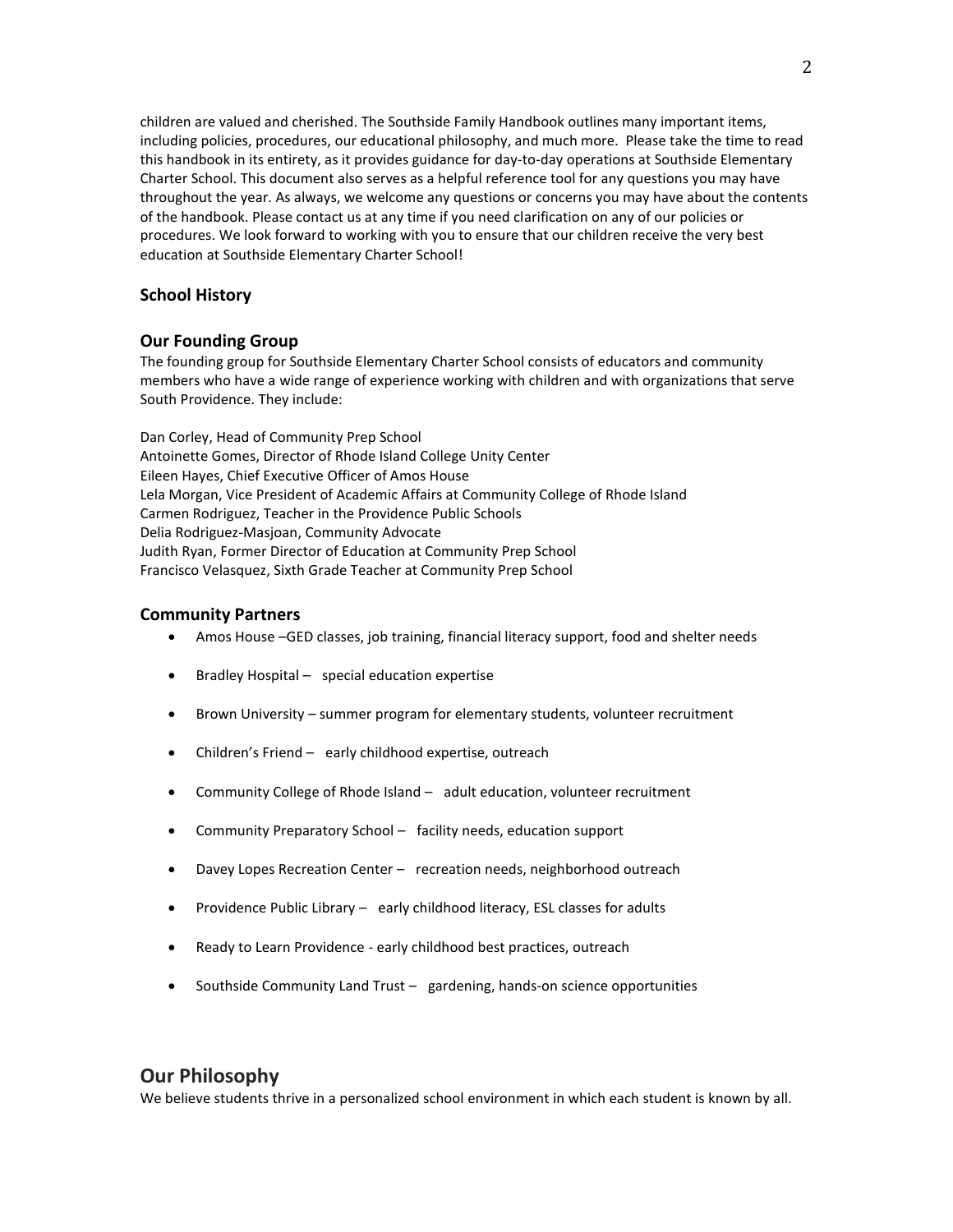This small school setting will afford students the opportunity to benefit from small group, individualized instruction. Students will be in a rich, literate environment in which they will learn to love reading. Students will become empowered to effectively express themselves both orally and in writing in order to be contributing members of society. Students will engage in real-world applications in mathematical thinking and problem solving. Community service will be embedded in all disciplines and will be at the center of all we do. We also believe that teaching students to set goals, work hard, meet challenges, and help others will lead them to success in school and in life.

### **Mission Statement**

Southside Elementary Charter School provides a diverse group of Providence kindergarten through fifth grade students with a solid step towards college and community leadership. Students will learn to read, write, think logically, and problem solve on grade level within a curriculum that emphasizes academic rigor, excellence, and community engagement in an extended school day and year.

### **Core Values**

- Demonstrating honesty with kindness and compassion
- Being responsible for our own actions
- Respecting ourselves, others and property
- Working together as one team
- Always striving to do our best

### **Holidays and Recesses:**

**(School is closed on these days).** 

| September 2, 2016           | No School - Professional Development Day |  |  |
|-----------------------------|------------------------------------------|--|--|
| September 5, 2016           | Labor Day                                |  |  |
| October 10, 2016            | Columbus Day                             |  |  |
| November 11, 2016           | Veterans' Day                            |  |  |
| November 24 -25, 2016       | <b>Thanksgiving Recess</b>               |  |  |
| December 26-January 2, 2017 | <b>Holiday Vacation</b>                  |  |  |
| January 16, 2017            | Martin Luther King, Jr. Day              |  |  |
| February 20-21, 2017        | Mid-Winter Recess                        |  |  |
| April 17-21, 2017           | <b>Spring Recess</b>                     |  |  |
| May 29, 2016                | Memorial day                             |  |  |
|                             |                                          |  |  |

# **SouthSide Elementary Charter School Faculty and Staff**

| Wendy Randle           | <b>Education Director</b>               |  |  |
|------------------------|-----------------------------------------|--|--|
| Jessica Goncalo        | K/1 Classroom Teacher                   |  |  |
| T/B/A                  | K/1 Classroom Teacher                   |  |  |
| T/B/A                  | 2 <sup>nd</sup> Grade Classroom Teacher |  |  |
| Kia Clement            | Learning Partner                        |  |  |
| Teeala Spiver          | Learning Partner                        |  |  |
| Loida Olivo            | Learning Partner                        |  |  |
| Kadeem James           | Learning Partner                        |  |  |
| Yesennia Rodriguez     | Learning Partner                        |  |  |
| <b>Brandford Davis</b> | Technology Coordinator/Instructor       |  |  |
| Allison Menard         | Academic Interventionist                |  |  |
|                        |                                         |  |  |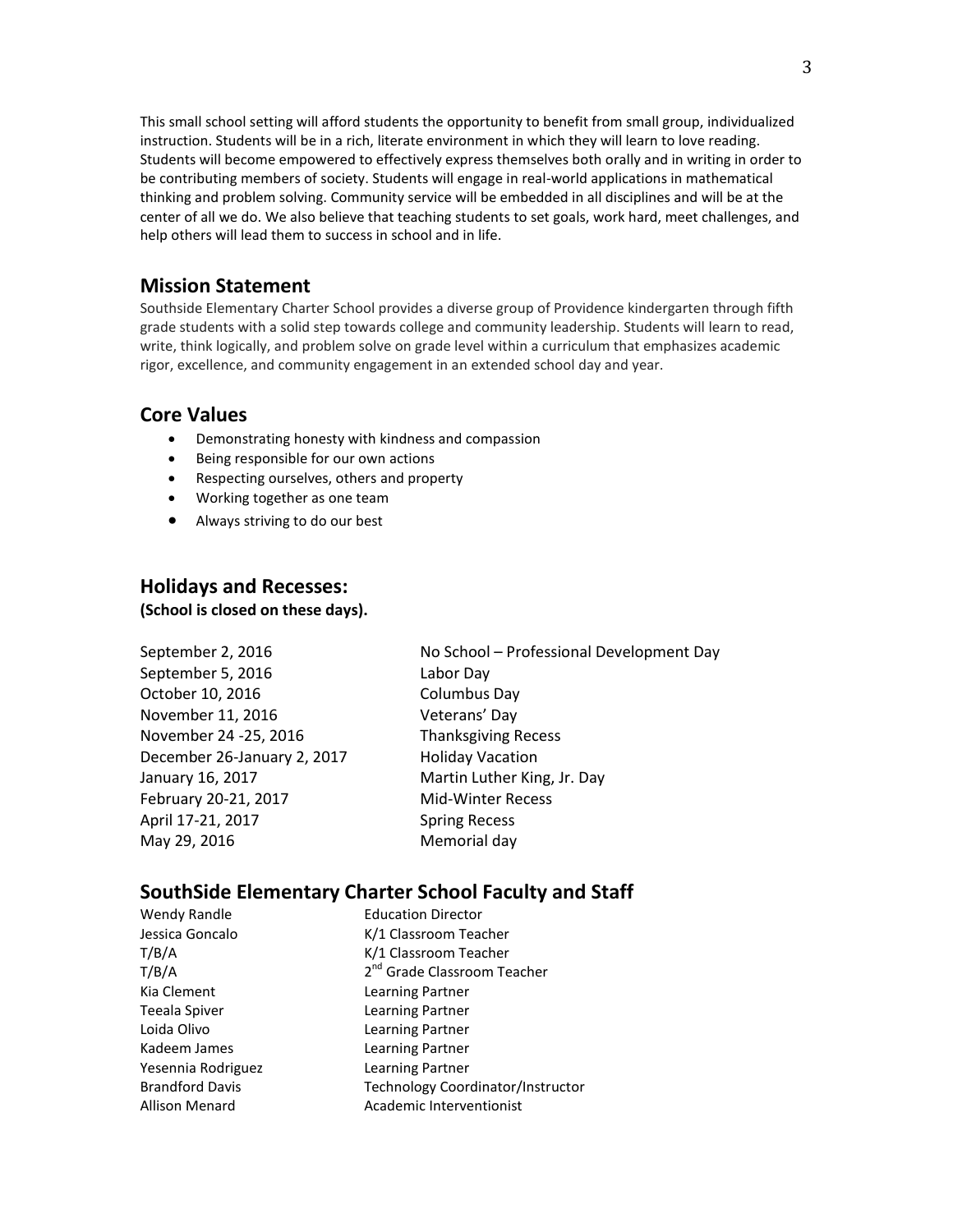| Erick Pagan      | ESL/Special Education Coordinator/Instructor |
|------------------|----------------------------------------------|
| T/B/A            | Social Worker                                |
| Michele Herford  | Art Teacher                                  |
| Janine Lee       | Music Teacher                                |
| T/B/A            | <b>Physical Education Teacher</b>            |
| Amy Tellier      | <b>Business Manager</b>                      |
| Lourdes De Jesus | Assistant Business Manager                   |
| Alyssa Clarke    | <b>School Nurse</b>                          |

All staff emails are first initial last name@southsideelementary.org, ex: Wendy Randle is wrandle@southsideelementary.org

# **Whom to Call at SouthSide Elementary Charter School (401) 270-9007**

| <b>Application/Admissions Process</b>            | <b>Education Director</b>                 |
|--------------------------------------------------|-------------------------------------------|
| Your child's health, medication, medical forms   | <b>School Nurse</b>                       |
| Curriculum questions                             | <b>Education Director and/or Teachers</b> |
| Classroom issues/concerns                        | Teachers and/or Education Director        |
| Information on special education services        | Teachers and/or Education Director        |
| Counseling                                       | Teachers and/or Education Director        |
| After School Enrichment and 21st Century Program | Teachers and/or Education Director        |
| Updating your contact information                | <b>Teachers and/or Education Director</b> |
| <b>ELL Services</b>                              | <b>Education Director</b>                 |

We encourage families to communicate with us on a regular basis via face-to-face conversations, scheduled meetings, telephone conversations, letters or e-mails to school personnel. Translation will be provided upon request.

SouthSide Elementary Charter School encourages students and parents to discuss concerns and complaints through informal conferences with the appropriate teacher, Education Director or other staff. Concerns should be expressed as soon as possible to allow early resolution at the lowest possible administrative level. If an informal conference regarding a complaint fails to reach an outcome satisfactory to the student or parent, the student or parent may initiate the formal process by filing a written complaint form. Even after initiating the formal complaint process, students and parents are encouraged to seek informal resolution of their concerns. A student or parent whose concerns are resolved may withdraw a formal complaint at any time.

#### **Formal Complaint Procedure**

The following is the procedure for filing a formal complaint:

Level 1 – Education Director

Level 2 – Due Process Committee (comprised of staff, parents and community members)

Level 3 – School Board of Trustees

**Arrival**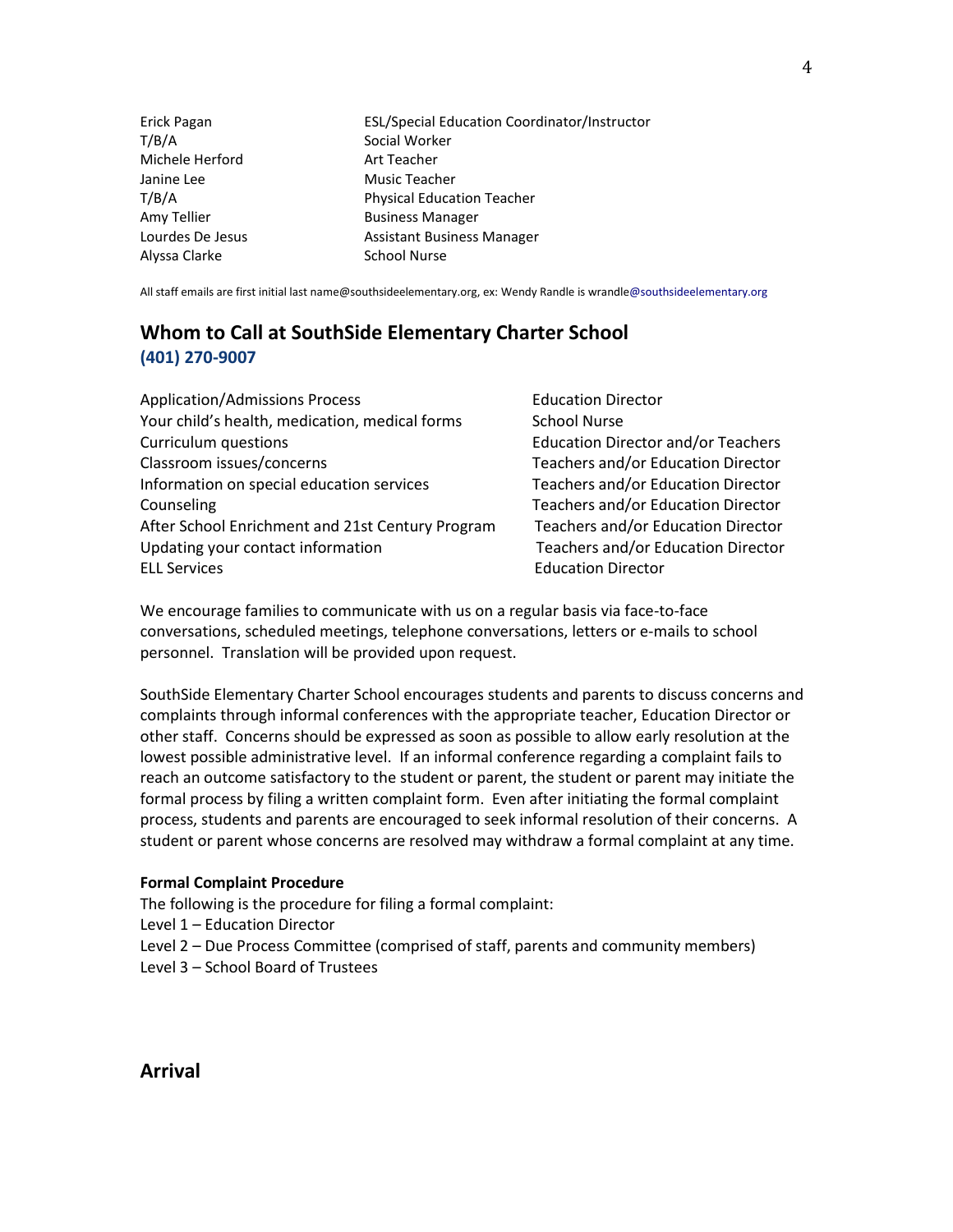The doors to the school building are unlocked at 7:15 a.m. Please do not drop off children in the morning before 7:15 a.m. While you may see adults entering the building before 7:15 a.m., no one is available to supervise students until 7:15 a.m. Students arriving after 8:00 a.m. are considered tardy and need to be signed in by a parent or guardian in the main office before proceeding to class. We appreciate any effort you can make to have your child at school by 8:00 a.m. At the elementary school level, we recognize that students are not responsible for getting themselves to school. Please make sure morning routines are in place at home to help with a safe and timely arrival to school each day. Breakfast will be available between 7:15 and 8:00 a.m. Instruction will begin promptly at 8:00 a.m.

# **Drop-Off**

Parents may drop off students at the front door at 7:15 a.m., where a staff member will be there to greet them. Parents are also welcomed to escort children to the classroom. At no time should students be dropped off on side streets, such as Somerset Street, or any other street that surrounds our school.

### **Departure**

Dismissal takes place at 4:15 p.m. each day. Students riding the bus will be dismissed first, followed by students being picked up. If you are picking up your child, please arrive no later than 4:15. You may park on the street along the basketball courts, which are located across the street from the building. Students will be waiting with their teacher on the basketball courts. Parents must leave their vehicle and the teacher must see the parent before allowing the child to go home. We cannot walk children to the cars. In the event of inclement weather, children will be at the front door of SouthSide with their teacher. Please come to the door to pick up your child.

# **Attendance & Tardiness**

Regular attendance is an important factor in student success at school. The SouthSide Elementary Charter School attendance policy requires students to be in school by 8:00 a.m. to be counted present. The policy further states that parents will be notified every time the student is absent without a documented excuse. Please be advised that the Rhode Island Compulsory Attendance Statute Title 16, Chapter 16-19 applies to charter public schools and will be enforced with fidelity.

SouthSide Charter School expects students to attend school every day that school is in session and asks that parents and guardians plan trips during school vacations. If you know in advance that your child will miss school for a particular period of time, please contact your child's teacher well in advance.

Absences can be excused for the following reasons:

- Illness or injury that prevents the student from being physically able to attend school
- The local health officer or State Board of Health orders isolation
- Death of a member of the immediate family
- Medical, dental, or other appointment with health care provider that cannot be scheduled outside of school hours
- Student is party to or under subpoena with court proceedings or tribunal
- Religious observance in accordance with school board policy

Absences must be accompanied by a call to the school or a note to the teacher. Excessive absences may require validation such as a doctor's note.

Students who are tardy more than three times must report to the principal's office before going to class. Tardiness is discourteous and shows a lack of respect for classmates and teachers. Please make sure your child gets to school on time. If desired, the principal will contact you to help devise a plan for your child to be on time for school.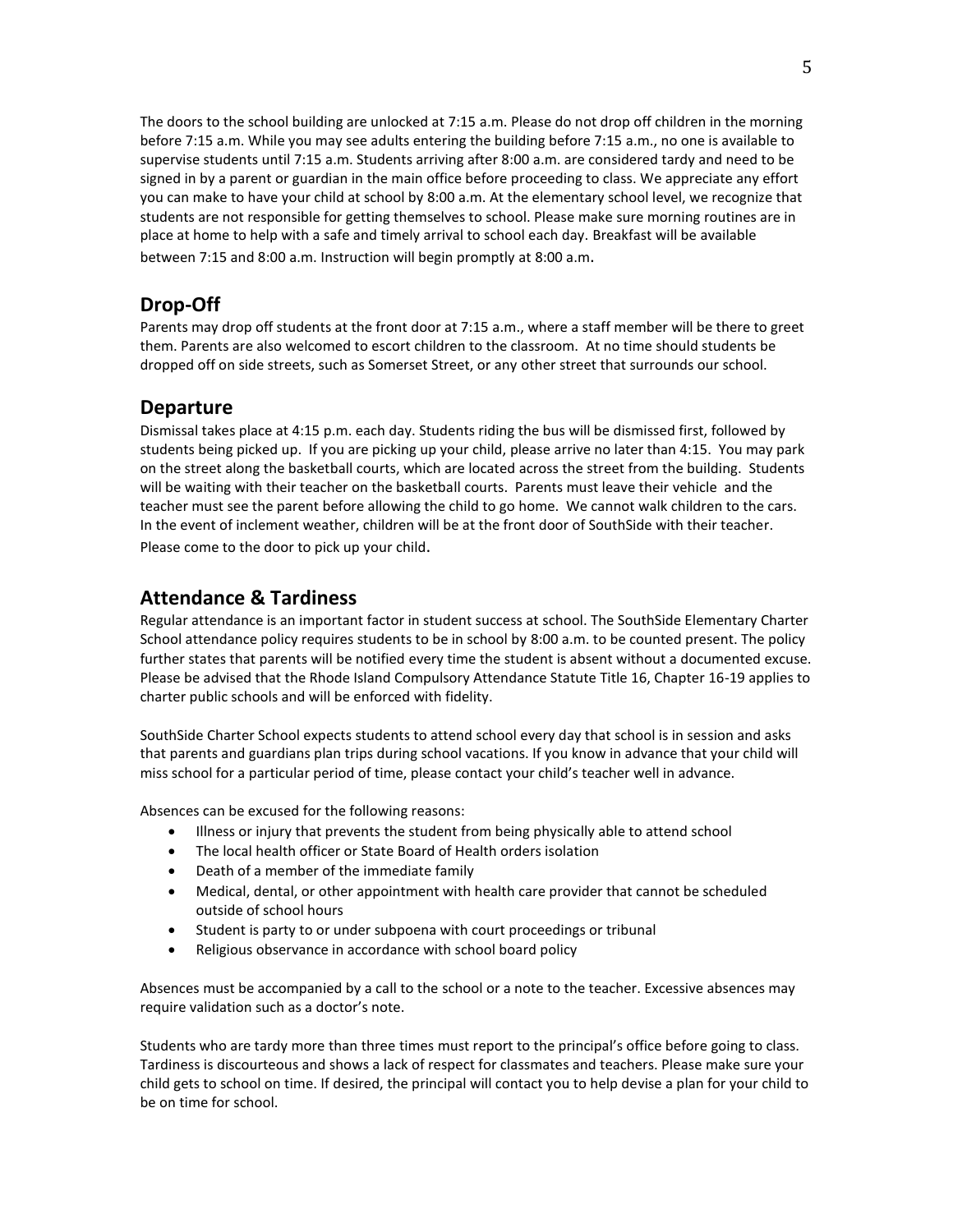# **Early Pickup**

If you are going to pick up your child before dismissal, please let your child's teacher know ahead of time, either by note, email or phone message. You must sign out your child from the school office, not the classroom. Under no circumstances may students leave the school building during the day without an adult.

The school requires a written list of every individual who has permission to pick up your child from school. We cannot allow students to leave school with anyone who is not on your list. Anyone on your list must provide school personnel with photo identification upon pick-up. It is the family's responsibility to provide SouthSide Elementary Charter School with written information regarding any custody or restraining order issues relating to your children. You may provide this information to the Education Director.

# **Bullying**

The Southside Elementary Charter School recognizes that bullying and cyber bullying are disruptive, damaging and sometimes violent, and have a negative effect on the school climate. Students who are intimidated and fearful cannot give their education their undivided attention they need for success. Every student has the right to learn and achieve high academic standards in a safe and civil school environment. Southside Elementary Charter School will not tolerate any acts of bullying on school grounds, while utilizing school transportation, at any school-sponsored function, or online.

Bullying is a form of aggression, which involves one or more students verbally, physically, and/or psychologically harassing another student repeatedly over a period of time. Bullying includes, but is not limited to, acts based on race, gender, color, national origin, sexual orientation, physical characteristics or mental capacity.

We recognize that bullying is repeated, deliberate behavior that is directed toward another person with the intent of causing harm. Bullying can be verbal, physical, or social in nature and can be done by individuals or by groups of people. Bullying behaviors can make another person feel hurt, afraid, or uncomfortable. Our Education Director and teachers will be working with students, parents and staff throughout the year to ensure that everyone has a clear understanding of this topic.

# **Disciplinary Sanctions for Bullying**

- Admonitions, warnings, or counseling
- Loss of the opportunity to participate in school social activities
- Loss of bus transportation
- Assignment of additional community service
- Individualized behavior plan
- In-school or out of school suspension

### **Help for the Victim of Bullying**

The staff will make every effort to help the victim feel safe in the school environment. This may include short-term counseling, social skills lessons, and/or special support provided by school personnel.

# **Prohibition Against Retaliation**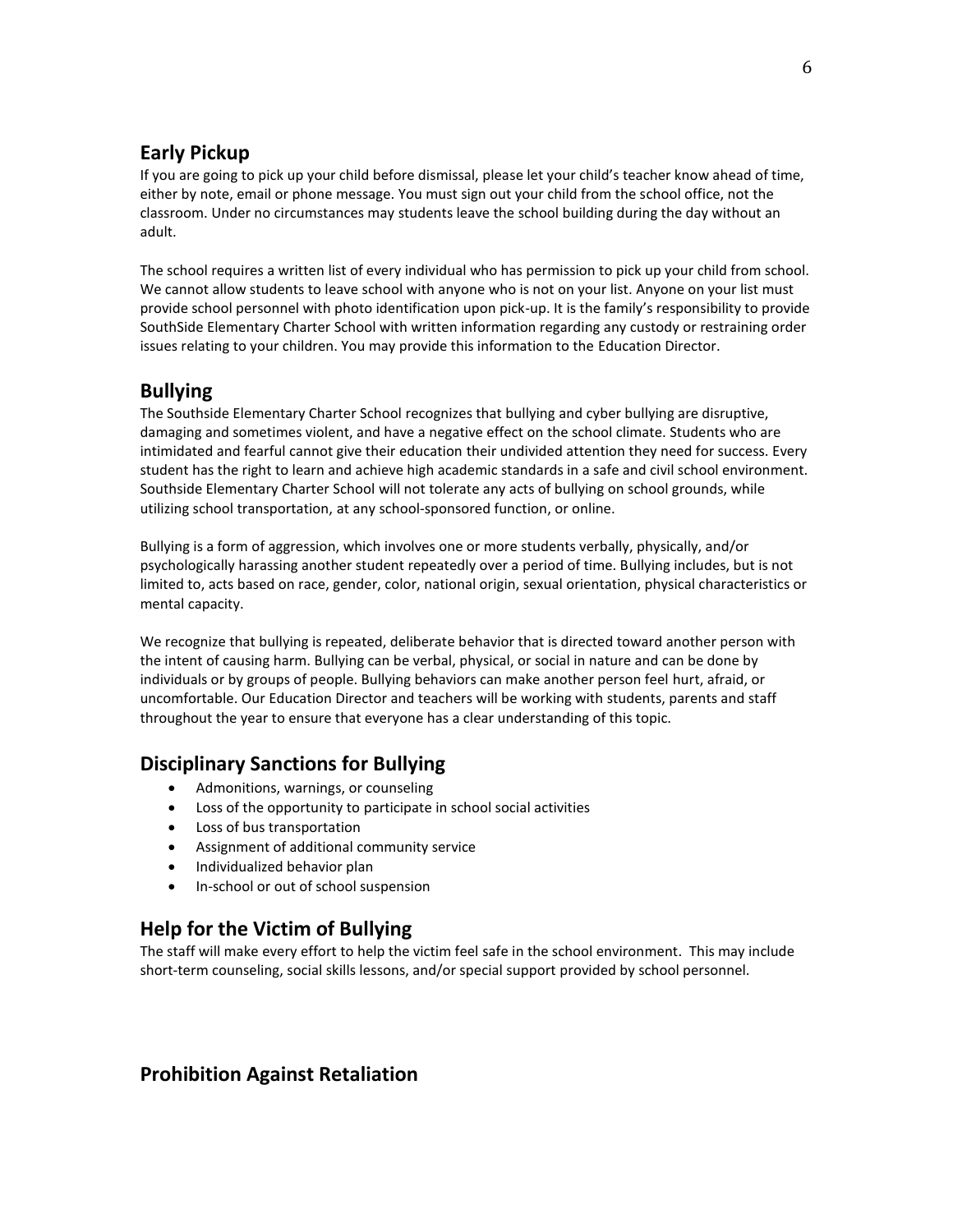Retaliation or threats of retaliation in any form designed to intimidate the victim of bullying, those who are witnesses to bullying, or those investigating an incident of bullying, shall not be tolerated. In most cases, retaliation or a threat of retaliation will result in the imposition of a short- or long-term school suspension.

### **Voluntary Participation in Mediations**

No student who is the victim of bullying shall be required to participate in mediation or to accept any apology offered by the bullying student. The decision of a victim of bullying not to participate in a mediation program shall not diminish the obligation of the school to impose discipline against the student who has committed an act of bullying.

### **Communication**

We encourage families to keep in touch with our teachers in relation to students' academic and socioemotional progress as well as curriculum-related information and classroom events. There are several ways to maintain effective communication between home and school. These include the standard written notes, email, and telephone conversations. Families should expect staff members to respond to emails and other written communication within 24 hours. Teachers are not available to have unscheduled conferences or to answer extended questions first thing in the morning or at any time during the school day. If you need to speak to your child's teacher about more involved concerns or questions, please schedule a conference. When you have questions or concerns about your child's progress, behavior, grading practices, peer issues, and/or other classroom issues, you should first contact your child's teacher with your concerns/questions.

Southside Elementary Charter School will offer many opportunities for parents to become involved at SouthSide. We will have a parent orientation, goal-setting conferences at the start of each trimester, celebrations of student work, parent workshops on academic, behavioral, and social topics such as organization strategies, homework expectations, internet safety, developing a growth mindset, dealing with behavior challenges, and other learning issues.

Parents will eventually have on-line access to student progress via Skyward, which is our student information system. By logging into this web-based system, parents will have access to their child's academic progress, socio-emotional goals, as well as their child's progress toward his/her individual goals. Parents will also receive a weekly phone call, email or written communication from the child's teacher, learning partner, or tutor.

### **Curriculum**

The curriculum is aligned with the Common Core State Standards in English language arts and math, with the Next Generation Science Standards in science, and the appropriate RI standards for Social Studies and other specialist subjects such as Physical Education, Health, Visual Arts and Music.

*Reading Street* **-** Reading Street is designed to help teachers build readers through engaging literature, scientifically research-based instruction, and a wealth of reliable teaching tools. The reading program promotes differentiated instruction with a strong emphasis on ongoing progress monitoring and an explicit plan to help with managing small groups of students.

*Singapore Math -* Singapore math is a teaching methodology based on the national math curriculum used for kindergarten through sixth grade in Singapore. The program involves teaching students to learn and master fewer mathematical concepts at greater detail as well as having them learn these concepts using a three-step learning process. The three steps are concrete, pictorial, and abstract.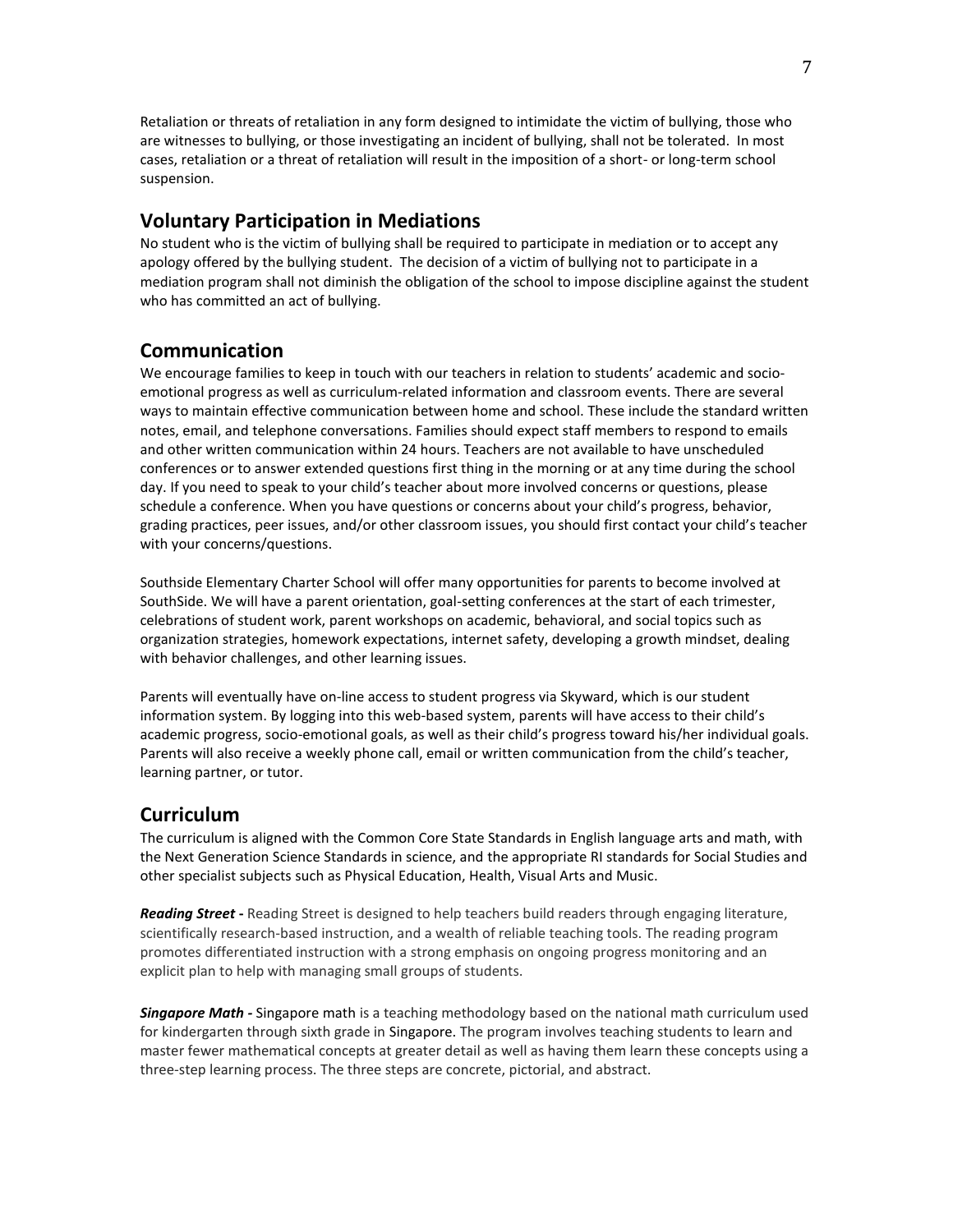**Social Studies, Music, Visual Arts, and Technology** instruction are aligned with the Rhode Island Grade Span Expectations. Health and Physical Education comply with the RI Health Education Framework and the RI Physical Education Standards. Students will have at least 100 minutes of physical education and health combined each week.

**Tutoring:** Students will be tutored in any academic areas of concern. Progress monitoring and interventions will be implemented and student data and growth will be shared with parents and guardians on a regular basis.

# **Discipline Policy and Sanctions**

Parents will be notified if student behavior habitually interferes with teaching and learning. Parents will also be informed of acts of kindness and exemplary behavior. We recognize that positive reinforcement goes a long way. We also know that an engaging curriculum along with strong relationships with students and parents will set the stage for academic and social success.

# **Code of Student Conduct**

One of our primary goals at SouthSide Elementary Charter School is to educate and nurture the whole child: socially, emotionally, behaviorally, and academically. As such, all faculty and staff are committed to serving as positive role models, demonstrating appropriate respectful behavior at all times. The concepts of respect for self, respect for others, and respect for one's surroundings will be reinforced throughout all learning experiences. During the times in which a child needs redirection, the following philosophies and actions will be taken:

# **Disrespectful Behavior**

Examples: swearing, name calling rudeness to adults or children, disobeying adults **Consequence 1** – Staff member will address poor choice with the student and assist him/her in brainstorming more appropriate behavior.

**Consequence 2** – Parent/guardian will be contacted in order for home and school to work together to address the child's social and emotional needs.

**Consequence 3** – Parent/guardian will be contacted to schedule a meeting in which all vested members can develop a plan to ensure the child's social and emotional wellbeing.

#### **Dangerous Behavior**

Examples: Scratching, hitting, pushing, biting, throwing objects, sexual harassment **Consequent 1** – Parent/guardian will be contacted in order for home and school to work together to address the child's social and emotional needs.

**Consequence 2** – Parent/guardian will be contacted to schedule a meeting in which all vested members can develop a plan to ensure the child's social and emotional success and wellbeing.

**Consequence 3** – Parent /guardian will be asked to meet at school to re-evaluate the plan and consequences developed in Consequence 2. If deemed necessary, in-school or out-of-school suspension might be warranted.

### **Responsive Classroom**

SouthSide Elementary Charter School has implemented Responsive Classroom as a proactive approach to promote positive behaviors and healthy relationships within our learning environment. The Responsive Classroom approach is a way of teaching that emphasizes social, emotional, and academic growth within a strong and safe school community. Developed by classroom teachers, the approach consists of practical strategies for helping children build academic and social-emotional competencies day in and day out.

#### **Guiding Principles**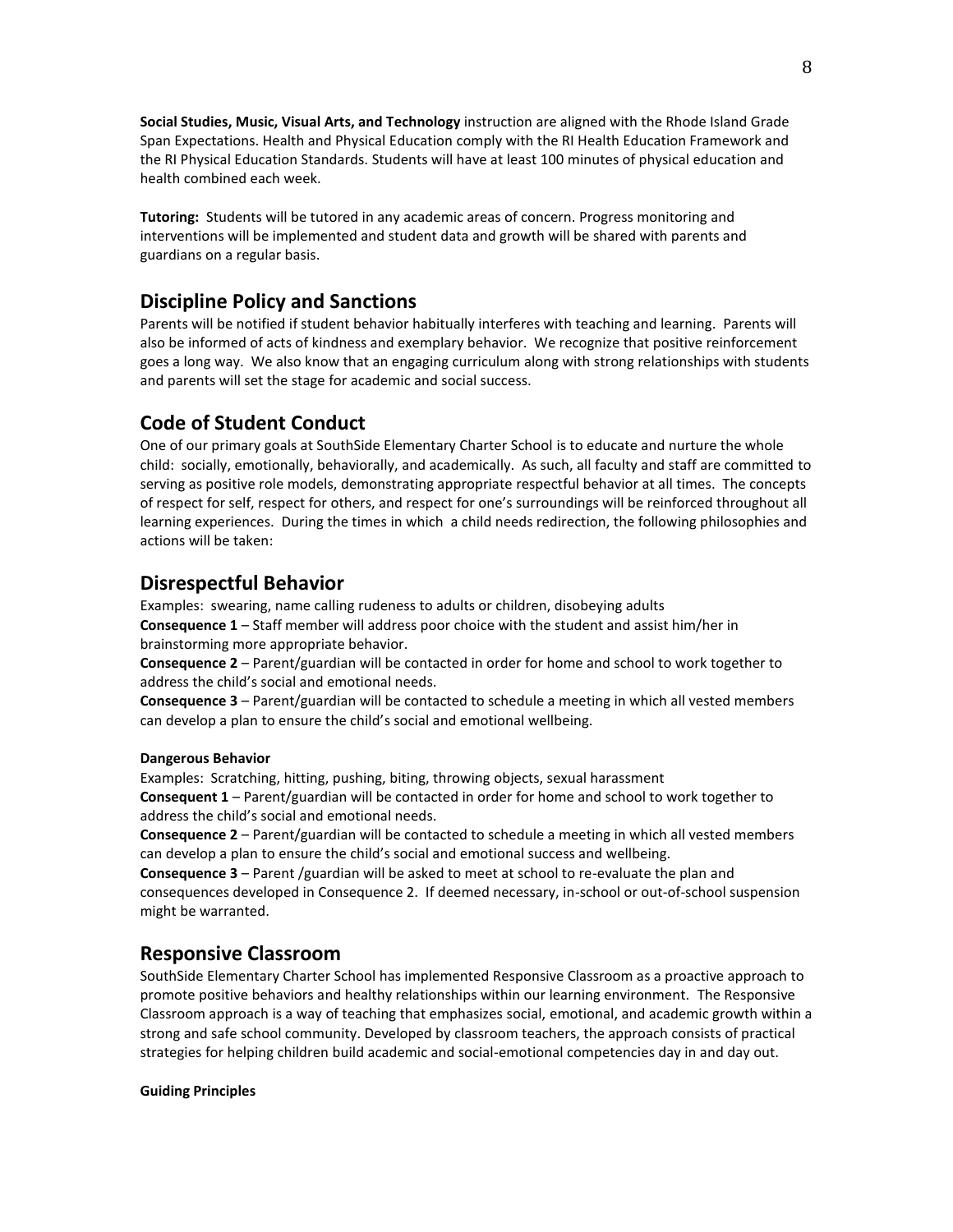The Responsive Classroom approach is informed by the work of educational theorists and the experiences of exemplary classroom teachers. Seven principles guide this approach:

- 1. The social and emotional curriculum is as important as the academic curriculum.
- 2. How children learn is as important as what they learn.
- 3. Great cognitive growth occurs through social interaction.

4. To be successful academically and socially, children need to learn a set of social and emotional skills that includes cooperation, assertiveness, responsibility, empathy, and self-control.

5. Knowing the children we teach—individually, culturally, and developmentally—is as important as knowing the content we teach.

6. Knowing the families of the children we teach is as important as knowing the children we teach.

7. How we, the adults at school, work together is as important as our individual competence: Lasting change begins with the adult community.

#### **Classroom Practices**

The Responsive Classroom is a general approach to teaching, rather than a program designed to address a specific school issue. It is based on the premise that children learn best when they have both academic and social-emotional skills. The Responsive Classroom approach consists of a set of practices that build academic and social-emotional competencies and that can be used along with many other programs.

These classroom practices are the heart of the Responsive Classroom approach:

- **Morning Meeting**—gathering as a whole class each morning to greet one another, share news, and warm up for the day ahead
- **Rule Creation**—helping students create classroom rules to ensure an environment that allows all class members to meet their learning goals
- **Interactive Modeling**—teaching children to notice and internalize expected behaviors through a unique modeling technique
- **Positive Teacher Language**—using words and tone as a tool to promote children's active learning, sense of community, and self-discipline
- **Logical Consequences**—responding to misbehavior in a way that allows children to fix and learn from their mistakes while preserving their dignity
- **Guided Discovery—**introducing classroom materials using a format that encourages independence, creativity, and responsibility
- **Academic Choice—**increasing student learning by providing students with teacher-structured choices in their work
- **Classroom Organization—**setting up the physical room in ways that encourage students' independence, cooperation, and productivity
- **Working with Families**—creating avenues for hearing parents' insights and helping them understand the school's teaching approaches
- **Collaborative Problem Solving**—using conferencing, role playing, and other strategies to resolve problems with students

As part of our family engagement endeavors, an annual Responsive Classroom workshop will be offered to our families. For more information on the Responsive Classroom approach, see [www.responsiveclassroom.org](http://www.responsiveclassroom.org/)

**Dress Code Policy**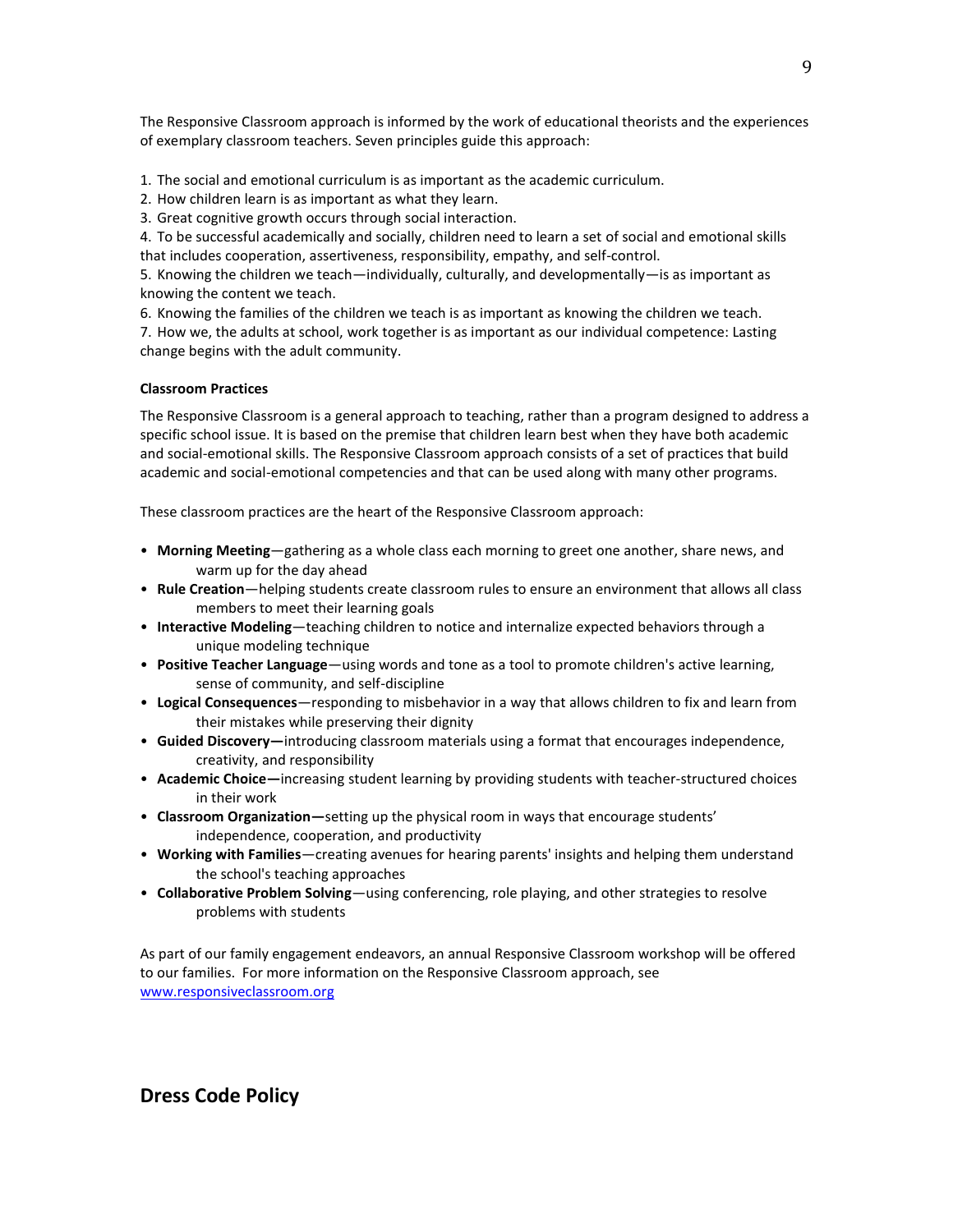Requiring students to wear uniforms minimizes superficial distractions, contributes to the calm atmosphere in your child's classroom and helps to create a professional working environment. SouthSide Elementary Charter School's student uniforms should be neat, clean and in good condition. Donnelly's Uniforms is the school's uniform provider. Parents may order apparel online at donnellysclothing.com or via phone at (401) 942-5202. Students are expected to wear clothing that meets the Southside Elementary School dress code as follows:

#### **Boys and Girls**

- All shirts, sweaters and fleeces must display the SouthSide logo.
- Shirts/Tops: Long or short sleeve royal blue polo shirt with the SouthSide logo. Shirts may be worn outside the pants, but cannot be longer than hip length. Longer shirts must be tucked in and belted.
- Undershirts: Royal blue or white, short or long sleeved
- Sweatshirts/Hoodies/Sweaters/Cardigans/Sweater-vests/Blazers: Royal blue only
- Bottoms: Khaki dress pants for boys or girls
- Girls may also wear shorts & skirts (no shorter than 4 inches above the knee)
- Leggings are not pants and may only be worn under a skirt or pants/Capri's
- Pants must be worn at the natural waistline no sagging or visible underwear
- Jumpers/Dresses: No shorter than 4 inches above the knee, either solid navy blue or solid khaki. A uniform shirt must be worn underneath.
- Shoes: Regular shoes or sneakers
- Physical Education Uniform (SouthSide t-shirt and royal blue shorts and/or sweat pants) Wear on assigned P.E. days.

#### **Not Permitted**

- Bare shoulders
- Sleeveless shirts
- Denim shirts
- Tank tops
- Sheer shirts
- **•** Exposed cleavage
- Exposed stomachs
- Shirts imprinted with photos, pictures, prints, words or logos
- Open toe shoes
- Flip flops
- Sandals
- House slippers
- Heels
- Hats and all headwear are not permitted in the school building and must be removed upon entering the school.
- Bags, purses, backpacks must be kept in the classroom during the day.

#### **Uniform Infractions**

We appreciate your effort in helping our students to honor the dress code and we acknowledge children regularly for their dress code efforts throughout the year. Teachers and administrators will use discretion in cases when clothing or accessories are deemed distracting or inappropriate. If a student is out of uniform, they will be kept out of class until the infraction is fixed in one of the following ways:

- Remove unauthorized item
- Change into appropriate clothing
- Borrow a uniform shirt/pants from the school for the day, if available.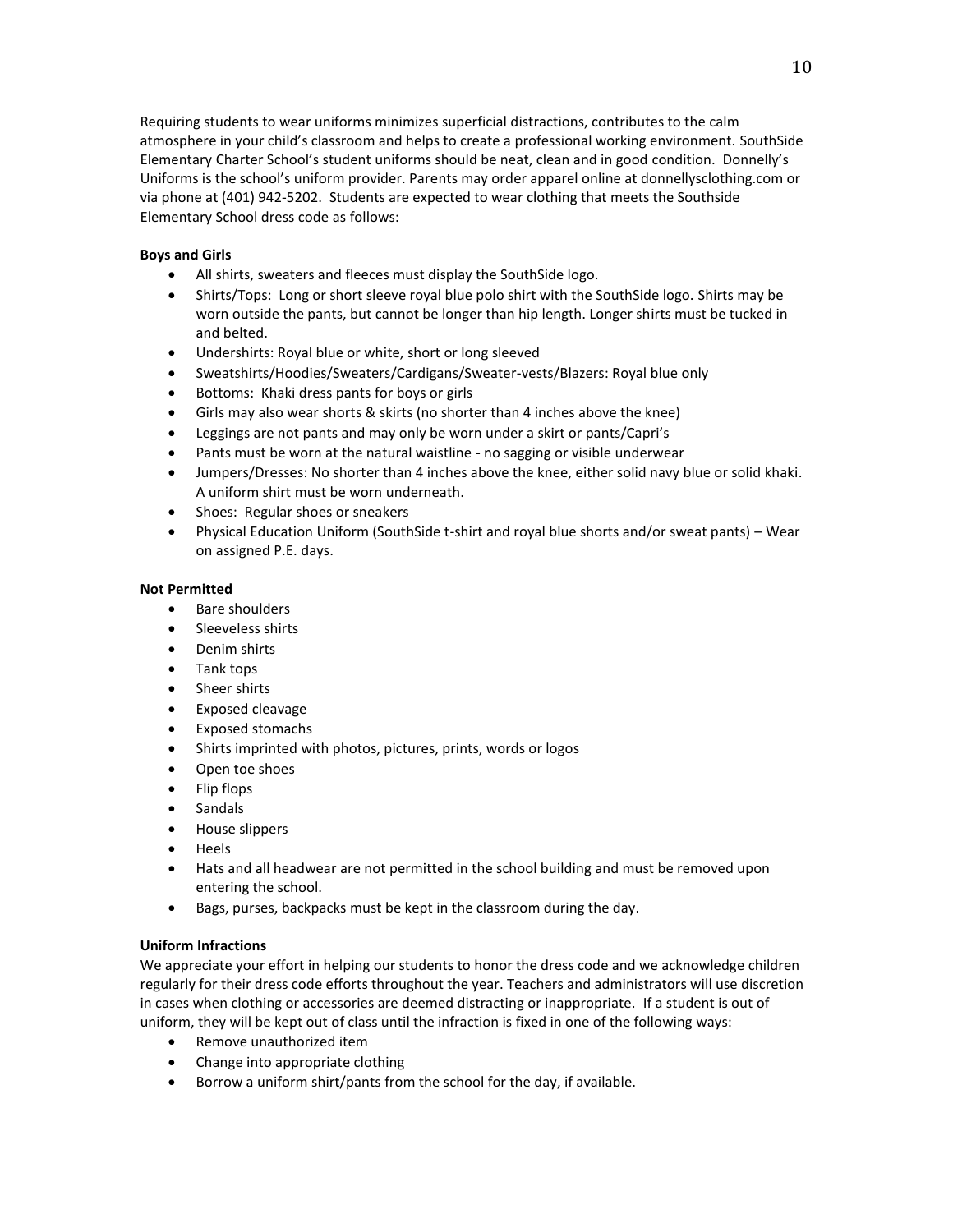Call home to have someone bring the item needed to school. Students with a pattern of being out of uniform will be required to have a meeting with their parent and administrator.

#### **Dress Down Days**

On non-uniform days, students should dress appropriately for school. The following items are **not**  allowed:

- Shirts with inappropriate messages
- Shirts with low-cut armholes
- Shirts with shoulder straps less than "four fingers" wide
- Backless tops
- Halter tops
- Belly shirts
- Short-shorts or mini skirts
- Ripped, torn or cut clothing
- Low sagging pants or baggy pants

#### **Extra Clothing**

Kindergarten and first grade students must have a complete extra set of clothing at school throughout the school year, including: extra uniform shirt and pants, underwear, and socks. These items must be labeled and kept in a plastic bag in your child's cubby. If your child has a bathroom accident and we do not have extra clothes, we will have to call you to come to school with clean clothing.

All children need to wear appropriate outdoor clothing so that they are comfortable when playing outside. During the winter, every child must have boots, mittens, a hat, a warm coat, and snow pants or an extra pair of pants each day. If you need assistance with obtaining warm, winter clothing, please let us know and we are happy to connect you with community resources.

#### **Uniform Exchange**

- Gently used articles of clothing/uniforms may be turned in to the school
- Requests may be made to a school personnel member and the materials will be sent home with your child
- It is not necessary to have an exchange or donation in order to use the uniform exchange
- We do ask that you return or exchange outgrown uniform clothing so that we can continue to serve as many students as possible

### **Emergency Contact Information**

Please provide the office with the name and phone number of a relative, neighbor, or friend who can be contacted in case of an emergency in the event that you cannot be reached. This person must provide photo identification upon picking up your child. If your emergency contact information changes during the year, please notify the office. This information should be provided on your child's "Emergency Card." These will be sent home with your child the first week of school. Please return them as soon as possible.

### **Change of Address or Phone Number**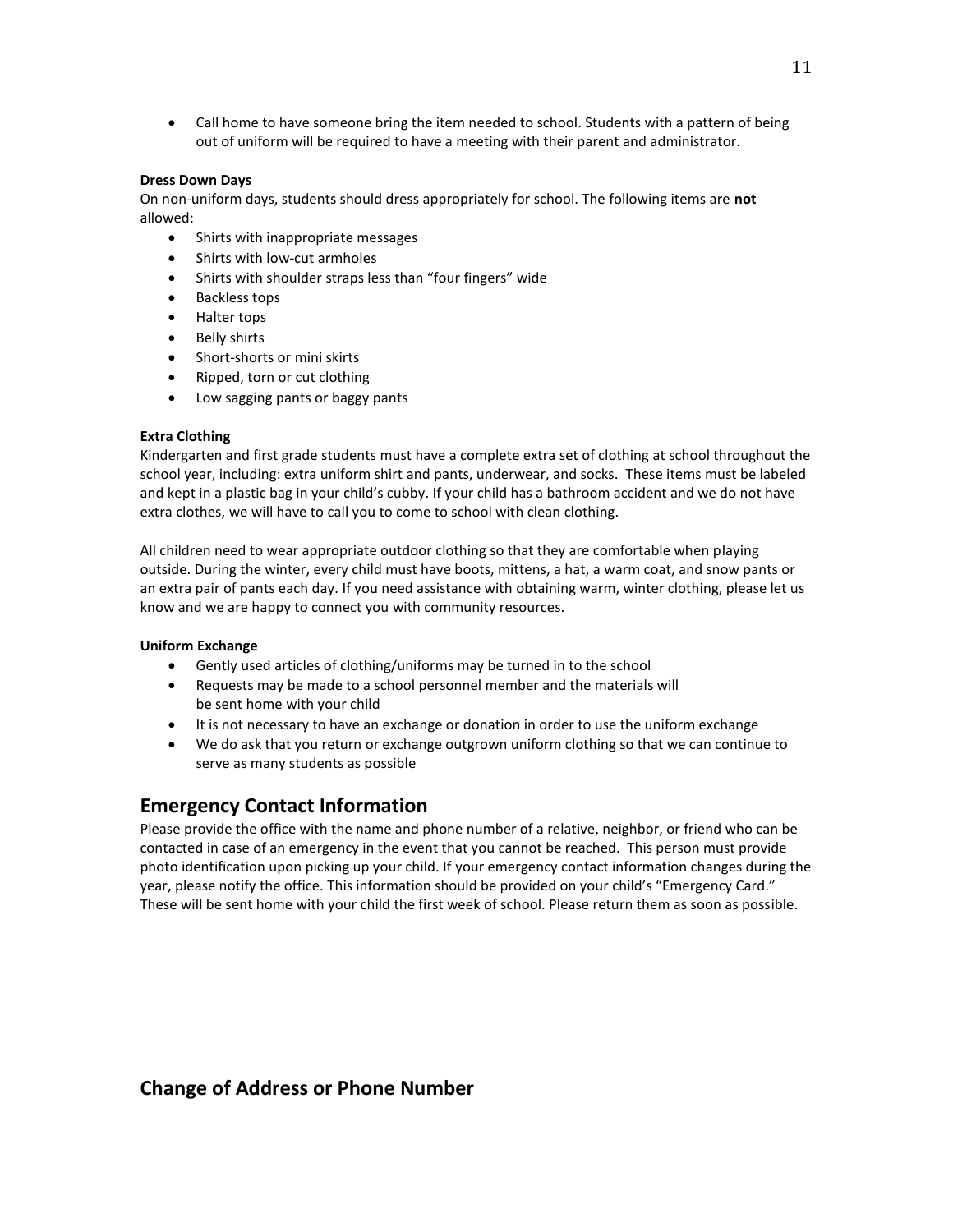Parents are required to inform the school office in writing of any change of address or phone number so that we have accurate, up-to-date information for all students.

### **Family Engagement Commitments**

- We will create a welcoming school climate
- We will provide families with information related to child development and supportive learning environments
- We will establish effective school-to-home and home-to-school communication
- We will strengthen families' knowledge and skills to support and enhance their children's learning at home and in the community
- We will engage families in school planning, leadership and meaningful volunteer opportunities that directly impact students' academic and socio-emotional success
- We will connect students and families to community resources that strengthen and support students' learning and well-being

### **Field Trips**

Students at the SouthSide Elementary Charter School will have opportunities to go on various field trips throughout the school year. Teachers will select and plan field trips that are relevant to the topics studied in class. Permission slips will be sent home prior to each field trip. Please return the signed permission slips on time so that we can attend the field trips. Students who do not hand in signed permission slips on time will not be allowed to participate in the field trips.

If chaperones are needed for a field trip, your classroom teacher will notify you. Please keep in mind that only Southside Elementary School students and adult family members serving as chaperones may go on field trips; younger siblings may not attend. To ensure the safety of our students, all volunteering chaperones must obtain a BCI background check and provide the office with documentation. Students that are under a disciplinary action will not be able to attend field trips.

### **Food Services**

Breakfast and lunch are available at school every day. Breakfast, which is free to all students, is served from 7:15 to 7:45am. Most early-arriving students take advantage of this opportunity. A full price lunch meal costs approximately \$1.65. If you would like your child to participate in the free/reduced lunch program please complete the appropriate paperwork and return it to the school office. Sodexho is our breakfast and lunch provider. Students pay the Cafeteria Manager, who enters payments in each child's individual computerized lunch account.

### **Health, Wellness, Illnesses & Medication**

Children should be kept at home when the following symptoms are present: Fever, diarrhea, nausea and vomiting, red and watery eyes with drainage, severe headache, and/or undiagnosed rash. If a child has a fever of 100 degrees or higher, they must be picked up from school. Please note: CHILDREN SHOULD REMAIN AT HOME UNTIL THEY ARE FEVER-FREE FOR 24 HOURS.

#### **Infectious/Communicable Illnesses**

**Diarrhea –** When a child has diarrhea, his/her temperature will be taken and if the child has two or more loose stools, a parent/guardian will be notified and asked to pick up the child. The child may return to school once he/she is symptom-free for 24 hours.

**Fever –** If a child has a temperature of 100 degrees or higher, a parent/guardian will be notified and the child must be picked up from school promptly. The child may return to school when he/she is symptomfree for 24 hours without the use of fever-reducing medication.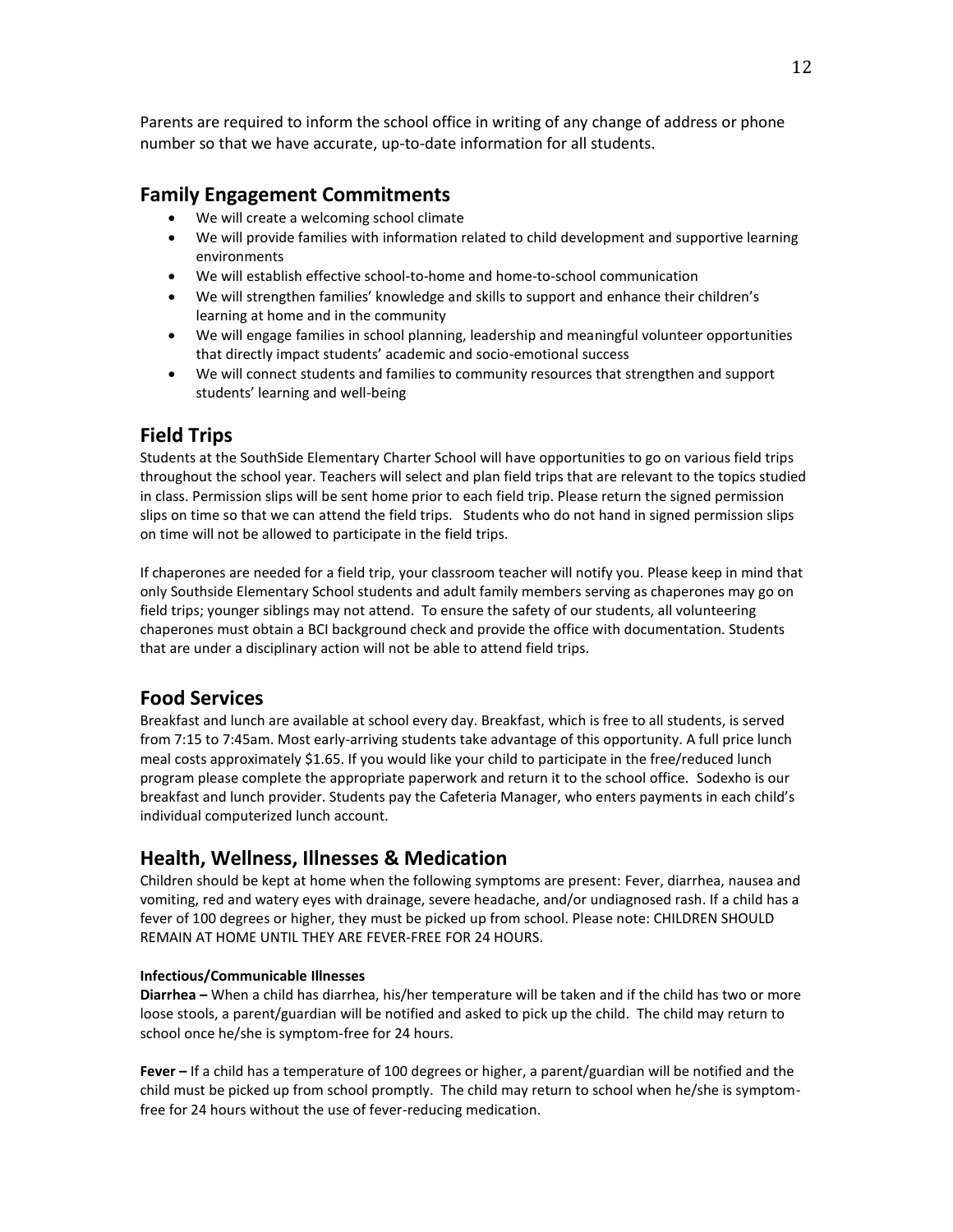**Rash --** If a child develops a rash while at school, parents/guardians will be notified to pick up the child. Rashes of unknown origin will require diagnosis by a physician. A note for the physician will be required in order for the child to return to school.

**Conjunctivitis (pinkeye) -** Conjunctivitis is contagious. Children with suspected conjunctivitis should be diagnosed by a doctor and given appropriate treatment before returning to school.

**Head Lice –** If we notice lice in your child's hair, we will notify you to pick up your child and apply a lice treatment. All of the families in the applicable classroom will also be notifed in writing without revealing the student's identity. The child may return to school following the appropriate treatment and should be monitored at home until clear.

**Vomiting –** If your child has been vomiting, he/she should be kept home from school. If a child vomits while at school, parents/guardians will be notified and the child must be picked up promptly. They may return to school once they are symptom-free for 24 hours.

**Sore Throat –** Students with persistent sore throats associated with a fever of 100 degrees or above should remain at home. Medical evaluation should be sought. If your child is diagnosed with strep throat he/she must be on antibiotics for at least 24 hours before returning to school.

**Respiratory Illnesses –** Students with cold symptoms (runny nose, sore throat, body aches) that may interfere with learning should not be in school. If your child has a persistent cough associated with a fever of 100 degrees or above, please have your child seen by a doctor and please inform us of the diagnosis and any medications that are prescribed.

#### **Non-Infectious Conditions**

**Orthopedic Injury –** If your child has sustained an orthopedic injury (fracture, dislocation, sprain/strain), please inform us of the appropriate plan of care. If a fracture (broken bone) has occurred, a physician's note detailing any restrictions that need to be addressed in school must be provided (examples – physical education, recess, sports, after school activities).

**Asthma –** the school nurse teacher, classroom teacher and physical education teacher should be aware of all students with asthma. These students require an asthma action plan completed by their doctor and access to a peak flow meter and rescue medication as prescribed. The rescue medication should be sent to school at the beginning of the school year with the completed medication form.

**Allergic Reactions –** all staff should be aware of students with allergies. If a student has a life threatening allergy, they must have an emergency care plan and emergency medications in school as prescribed by their physician. This emergency plan and medication should be provided to the school at the beginning of the year along with a completed medication form. An allergy list of students with their picture on it will be distributed to all staff and cafeteria workers.

**Diabetes –** All students with diabetes should have a diabetes emergency care plan prior to the start of the school year and prior to re-entry after the diagnosis of hyperglycemia/diabetes. Guidelines of how to treat hyperglycemia should appear in the written doctor's orders and the student's diabetes care plan.

**Seizures –** all staff should be aware of students with a known seizure disorder and they should have a medical management plan. Emergency medications, if prescribed, should be readily available in the original bottle, along with the completed medical form.

#### **Prescription Medication**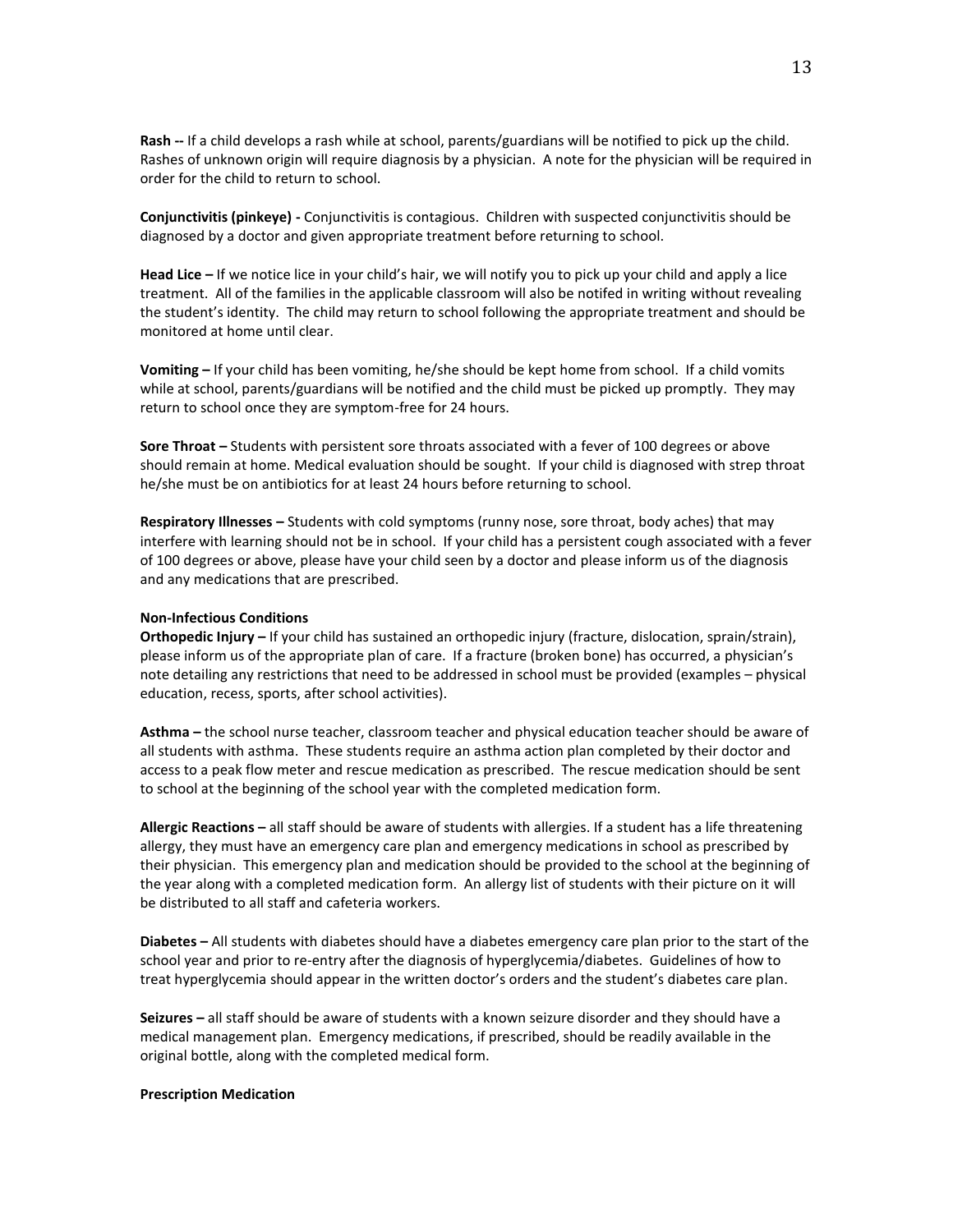Law prohibits teachers and other non-medical school personnel from giving prescribed and/or over thecounter medication to students. This includes aspirin, cough drops, acetaminophen, etc. Due to a wealth of responsibilities, we prefer parents to administer medication before and/or after school. For example, if a medication needs to be taken three times a day, it can be taken when the child wakes up in the morning, after school or at dinnertime and at bedtime. (This would avoid school hours).

### **Nut-Free Snack Policy**

As part of our ongoing safety awareness at SouthSide, our school adheres to a **TOTAL NUT FREE** policy throughout the entire school. This includes the school campus and all other school-related venues such as the school bus and field trip destinations.

Parents and children need to read labels carefully and be mindful of any products containing nuts when preparing lunches or snacks. Parents of children who historically have suffered any anaphylactic reaction to any foods or insect bites, need to provide the school with an up-to-date medical action plan signed by their treating doctor and an epi-pen if applicable.

Birthday celebrations will take place on a monthly basis. In order to keep all of our students safe and healthy, please refrain from bringing food products for birthday celebrations.

Below is a recommended list of quick and healthy snacks that can be brought to school:

- Low fat yogurt and berries
- Baby carrots
- Whole wheat crackers
- Pretzels
- Rice cakes
- Low-fat tortilla chips with salsa
- String cheese
- Low-fat pudding
- **•** Fresh fruit
- Cottage cheese
- Fig bars
- Trail mix (without nuts)
- Sliced deli turkey and cheese
- Cereal/breakfast bars
- Celery sticks
- Unsweetened applesauce
- Graham crackers

### **Hours and Weekly Schedule**

7:15AM Doors open and breakfast begins 8:00AM School day begins and breakfast concludes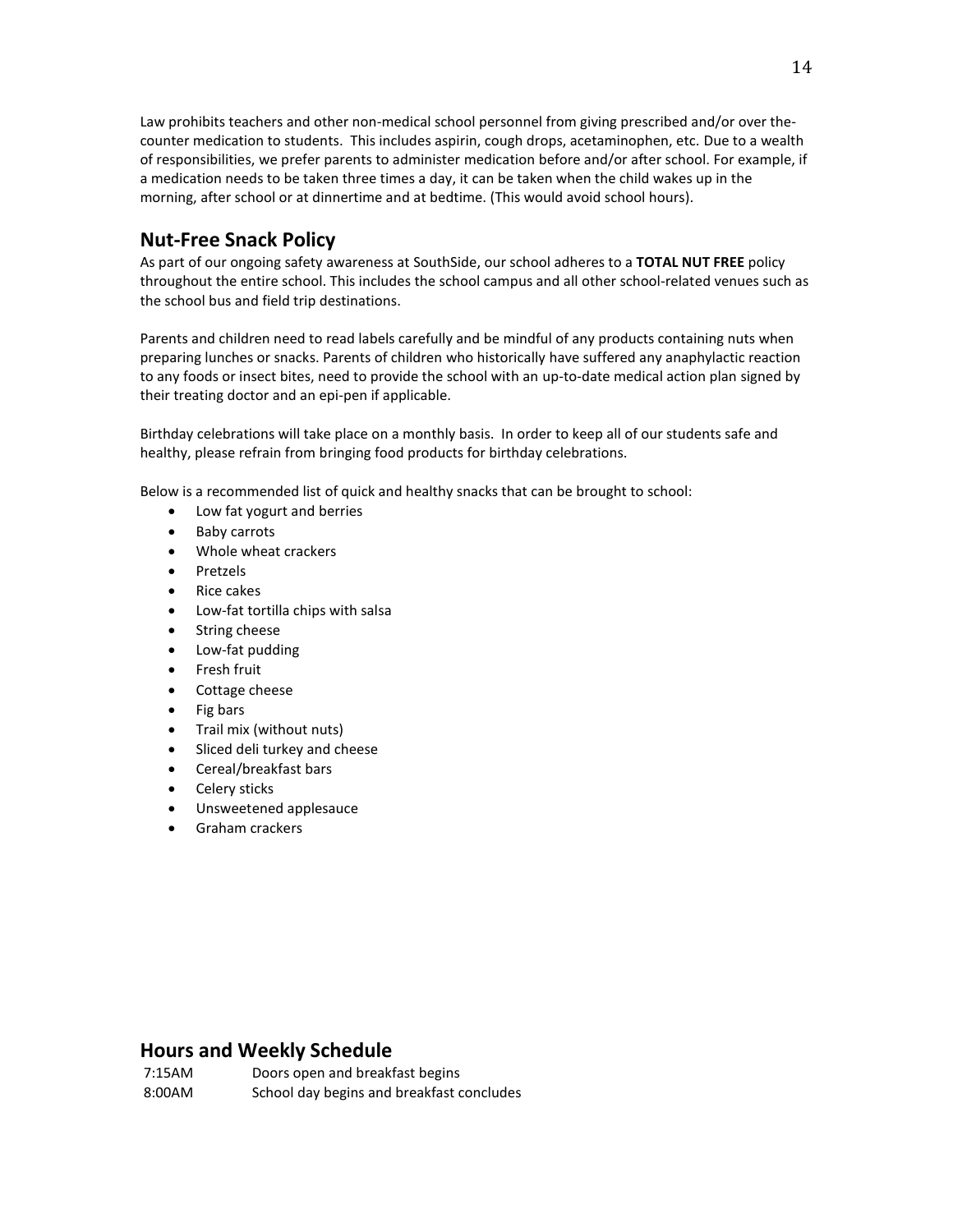| <b>Monday</b>          | <b>Tuesday</b>         | Wednesday              | Thursday               | Friday                 |
|------------------------|------------------------|------------------------|------------------------|------------------------|
| 7:15-8:00              | 7:15-8:00              | 7:15-8:00              | 7:15-8:00              | 7:15-8:00              |
| Arrival & Breakfast    | Arrival & Breakfast    | Arrival & Breakfast    | Arrival & Breakfast    | Arrival & Breakfast    |
| $8:00 - 8:15$          | $8:00 - 8:15$          | $8:00 - 8:15$          | $8:00 - 8:15$          | $8:00 - 8:15$          |
| <b>Morning Meeting</b> | <b>Morning Meeting</b> | <b>Morning Meeting</b> | <b>Morning Meeting</b> | <b>Morning Meeting</b> |
| 8:15-10:00             | 8:15-10:00             | 8:15-10:00             | 8:15-10:00             | 8:15-10:00             |
| Literacy Workshop      | Literacy Workshop      | Literacy Workshop      | Literacy Workshop      | Literacy Workshop      |
| Reading/Writing        | Reading/Writing        | Reading/Writing        | Reading/Writing        | Reading / Writing      |
| 10:00-10:15            | 10:00-10:15            | 10:00-10:15            | 10:00-10:30            | 10:00-10:30            |
| Snack                  | Snack                  | Snack                  | Snack                  | Snack                  |
| 10:15-11:15            | 10:15-11:15            | 10:15-11:15            | 10:15-11:15            | 10:15-11:15            |
| Math Workshop          | Math Workshop          | Math Workshop          | Math Workshop          | Math Workshop          |
| 11:15-12:00            | 11:15-12:00            | 11:15-12:00            | 11:15-12:00            | 11:15-12:00            |
| Enrichment &           | Enrichment &           | Enrichment &           | Enrichment &           | Enrichment &           |
| Intervention           | Intervention           | Intervention           | Intervention           | Intervention           |
| 12:00-12:30            | 12:00-12:30            | 12:00-12:30            | 12:00-12:30            | 12:00-12:30            |
| Recess                 | Recess                 | Recess                 | Recess                 | Recess                 |
| 12:30-1:00             | 12:30-1:00             | 12:30-1:00             | 12:30-1:00             | 12:30-1:00             |
| Lunch                  | Lunch                  | Lunch                  | Lunch                  | Lunch                  |
| 1:00-2:00              | $1:00-2:00$            | $1:00-2:00$            | $1:00-2:00$            | $1:00-2:00$            |
| $K - Rest$             | $K - Rest$             | $K - Rest$             | $K - Rest$             | $K - Rest$             |
| 1 - Blended Learning   | 1 - Blended Learning   | 1 - Blended Learning   | 1 - Blended Learning   | 1 - Blended Learning   |
| 2:00-3:00              | $2:00-3:00$            | $2:00-3:00$            | 2:00-3:00              | $2:00-3:00$            |
| Science & Social       | Science & Social       | Science & Social       | Science & Social       | Science & Social       |
| Studies                | Studies                | <b>Studies</b>         | Studies                | <b>Studies</b>         |
| $3:00-3:15$            | $3:00 - 3:15$          | $3:00-3:15$            | $3:00-3:15$            | $3:00 - 3:15$          |
| Closing Circle &       | Closing Circle &       | Closing Circle &       | Closing Circle &       | Closing Circle &       |
| Pack Up                | Pack Up                | Pack Up                | Pack Up                | Pack Up                |
| $3:15-4:00$            | $3:15-4:00$            | $3:15-4:00$            | $3:15-4:00$            | $3:15-4:00$            |
| Specialist Subject     | Specialist Subject     | Specialist Subject     | Specialist Subject     | Specialist Subject     |
| (Art, Music, P.E. or   | (Art, Music, P.E. or   | (Art, Music, P.E. or   | (Art, Music, P.E. or   | (Art, Music, P.E. or   |
| Spanish,               | Spanish,               | Spanish,               | Spanish,               | Spanish,               |
| Technology)            | Technology)            | Technology)            | Technology)            | Technology)            |
| 4:00-4:15              | 4:00-4:15              | $4:00 - 4:15$          | 4:00-4:15              | $4:00 - 4:15$          |
| Dismissal              | Dismissal              | Dismissal              | Dismissal              | Dismissal              |

**\* We also have afternoon snack at 2:30.**

# **Inclement Weather/School Cancellations**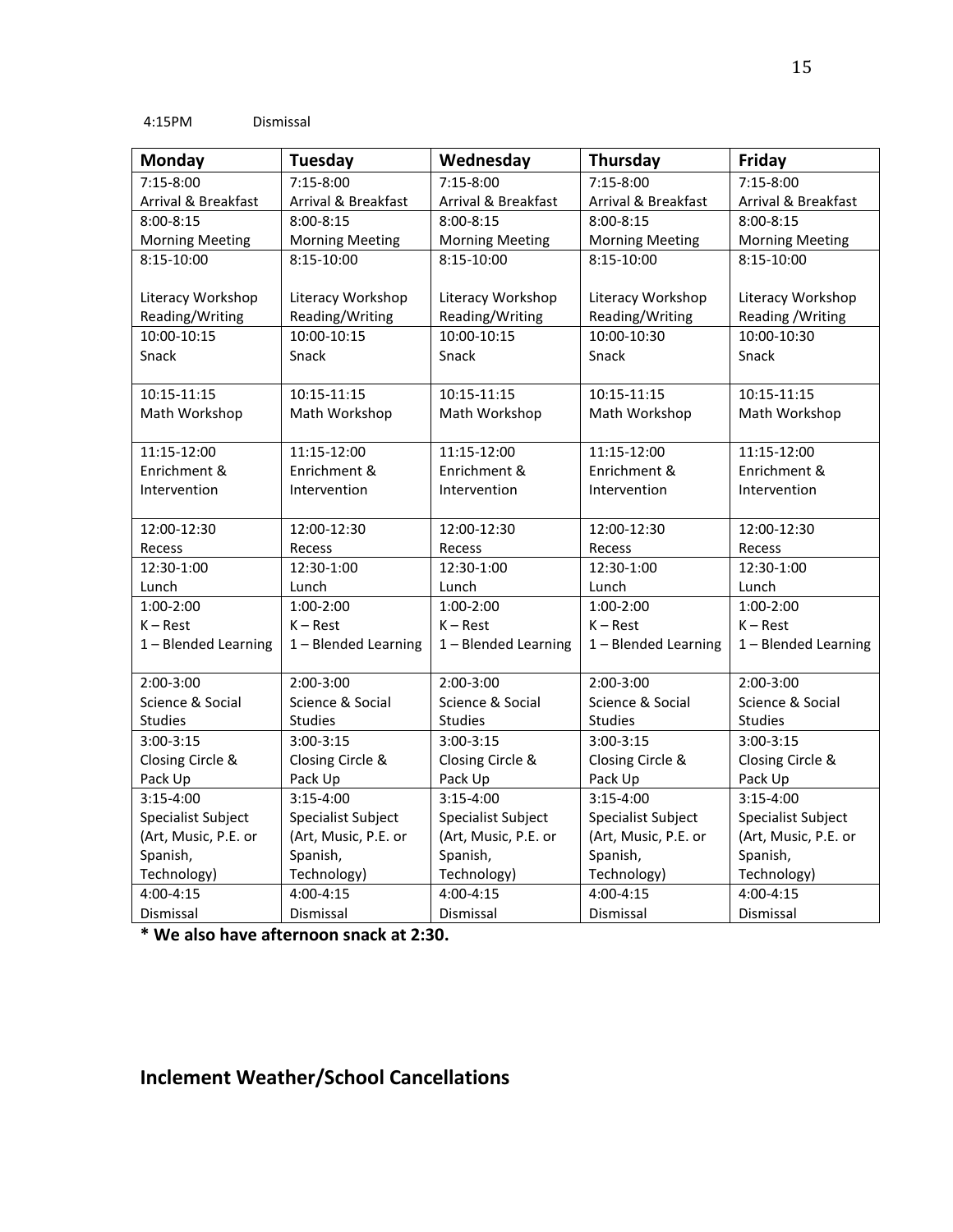When Providence cancels school due to inclement weather, SouthSide will also cancel school. To receive information regarding school closings, you may also logon to the Internet websites of any local radio/television stations:

[www.abc.com](http://www.abc.com/) [www.turnto10.com](http://www.turnto10.com/) (ability to sign up for text message alerts) [www.wpri.com](http://www.wpri.com/) [www.foxprovidence.com](http://www.foxprovidence.com/)

You may also tune in to the radio stations: WPRO 630AM LITE 105FM WLKW 790AM 92PRO-FM

School cancelations will also be broadcasted on the following television channels: ABC6 NBC10 CBS12 Fox Providence

# **Delayed Start of School:**

When school is delayed for students, staff may often work on a delayed schedule as well. Please do not drop your child off earlier than the times stated. If inclement weather begins during the school day, the school office will make a decision and notify parents. In the event that a parent cannot be reached, the school will contact the people listed on your child's emergency card. Please do not call the school to inquire about closings because our lines need to remain open for communication.

Please make sure that we have current, working phone numbers for you and other emergency contacts for your child. Inform us of any changes to these numbers. We need a reliable way of getting in touch with you or another person responsible for your child at all times.

### **Lost and Found**

Students should leave all valuable items at home since the school cannot assume responsibility for lost items. TOYS, RADIOS, ELECTRONIC GAMES, ETC. SHOULD NOT BE BROUGHT TO SCHOOL. Coats, book bags, lunch boxes, etc. should be marked clearly with the student's name to permit easy identification. Parents are invited to check the lost and found area anytime for missing items. Items that are not claimed by the end of the school year will be donated to a local charity organization.

### **Parent Teacher Association & Parent Volunteers**

At Southside Elementary Charter School, we understand how important parental involvement is to the success of all students. Simply stated, we cannot succeed without parental support. Many opportunities are available for parents who wish to contribute to our school community. Parents are encouraged to become active members of the PTA. SouthSide Elementary Charter School is fortunate to have parents who care. With the main focus being the students, we solicit and welcome your talents in volunteer work, ongoing feedback, and suggestions. Please join the Parent Teacher Association. Together we can help make this year an exciting year for all of our students!

The dates for PTA meetings will be posted and disseminated to all families. Special programs and activities will be announced. We know that parents are our partners in the important job of educating the children of this community. We welcome your suggestions and encourage your membership in the PTA.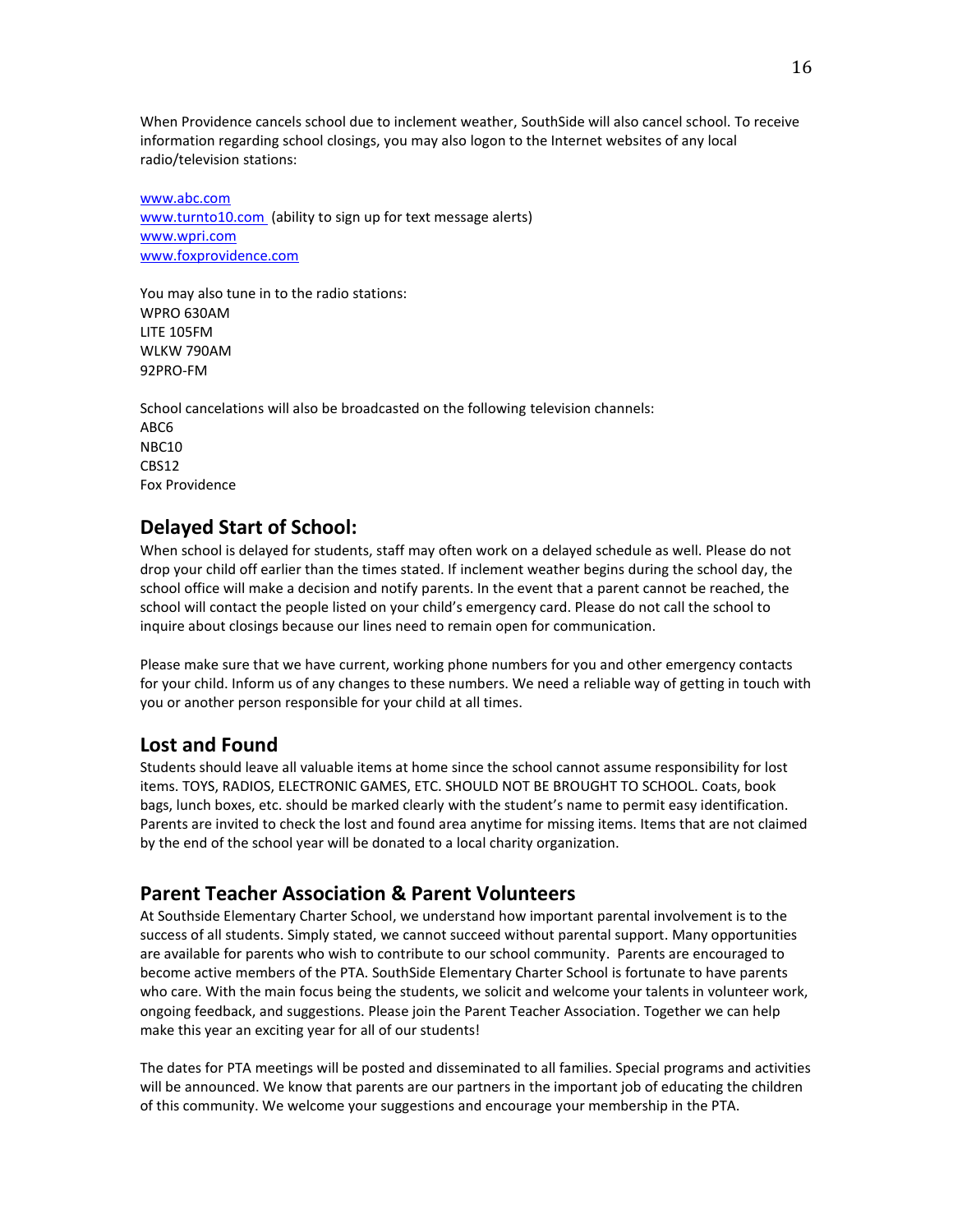## **Parent Teacher Conferences**

Parent teacher conferences will take place at the end of each trimester to formulate academic and socioemotional goals, showcase student work and analyze student achievement data. However, please feel free to contact your child's teacher at any time to request a conference in the event that you have concerns or if you would like more information about your child's progress.

# **Report Cards**

Teachers will work diligently to become experts on your child by collecting data and student work to demonstrate progress, as well as identify goals. Report cards will serve as a means of communication regarding each individual learner's academic and personal growth. Report cards will be sent home with students at the end of each trimester.

# **Title I Parent Notification**

The federal *No Child Left Behind Act of 2001 (NCLB)* requires schools who receive Title I funds to notify parents or legal guardians when their child has been taught for four consecutive weeks by a teacher who is not considered "highly qualified." In Rhode Island, a teacher of a core academic subject is "highly qualified" if he or she completed an approved educator preparation program resulting in a certification to teach that subject. In the event that SouthSide has to fill teaching assignments in core academic subjects with teachers who are not "highly qualified" or who have emergency certifications, families will be notified in writing promptly.

# **Toys from Home**

Children are welcome to bring books to school, but because toys, stuffed animals, electronics and trading cards can be distracting, we ask that all such items remain at home. Electronics are not permitted in the building and if brought to school will be held at the office until a parent/guardian can retrieve them.

# **Transportation**

Please review bus rules with your child even if they do not ride the school bus every day. At some point during the year, students will attend a field trip that requires them to ride the bus and the same rules apply. Riding the bus is a privilege, which can be terminated if students are not safe, and/or create a constant disruption for misbehavior. You will be notified if a discipline referral is made for misconduct on the bus.

Please make sure your child is aware of after-school pick-up plans or transportation arrangements before leaving home each day. In the event of changes, please send a written note to the teacher. If someone else is picking your child up from school, a written note with your instructions is required. Late changes to transportation should be called into the main office by 2:00 p.m. There is no guarantee that teachers will have a chance to retrieve messages from their phones in time to facilitate late transportation changes. Teachers will be delivering instruction and unable to take your call for such changes to be made in a timely manner.

### **Conduct on School Buses**

Appropriate student behavior is essential to the safe operation of the school bus. The slightest distraction to the driver may have significant student safety consequences. Riding the school bus is a privilege. This privilege may be temporarily denied or permanently revoked if misconduct jeopardizes the safe operation of the school bus or the safety of students riding the bus. School suspension is a possible sanction for bus misconduct.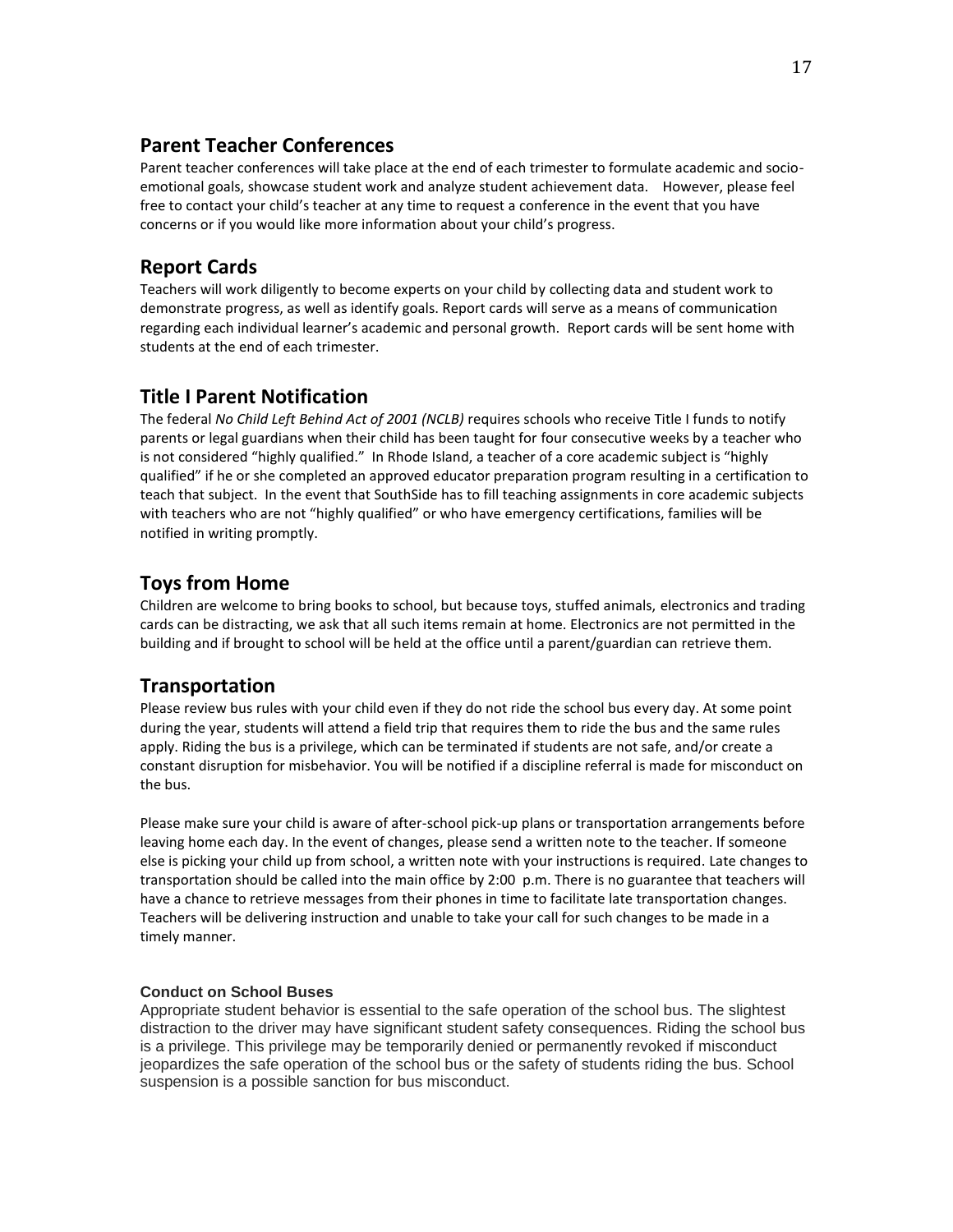#### **Bus Rules**

- Students are expected to follow directions given by bus personnel willingly and promptly
- Students are expected to respect each other and to respect property
- Students are expected to use inside voices and appropriate language
- Students are expected to refrain from throwing things in, at, or out of the windows of the bus
- Students are expected to keep their hands, feet, and arms inside other bus at all times
- Students must remain seated while the bus is moving

#### **Student Supervision**

The school has supervisory responsibility of children once they board the bus in the morning. Parents are responsible for the supervision of students receiving bus transportation from the time these children leave home in the morning until the time they board the school bus. The same rule applies at the time of discharge from the bus on the way home from school.

Students 7 years old and younger will not be left at the bus stop unless a designated adult is there to greet them. If no adult is present at the time the bus arrives at the bus stop, the bus driver and bus monitor will keep the child on the bus and bring him/her to the bus yard where the parents may then pick up their child. The bus yard number is (401) 943-7536.

#### **Protocol on Busing to Day Care/Babysitting Sites**

If a student is eligible for bussing to their home, i.e. lives the required distance from school (1 mile for elementary students) and the parent requests an alternate site for drop off at the nearest bus stop to a day care center or a babysitter's residence, the alternate site will only be considered if there is room on the bus to the alternate address. Students who are not eligible for bussing will not be transported to alternative addresses. Alternative drop off sites will only be considered if the student is eligible for bussing.

### **Visitors**

All visitors, including school and classroom volunteers, must first sign in at the main office before going to classrooms or other areas of the school. The school is charged with maintaining a safe environment for students. We encourage our parents/guardians to visit as often as they would like, especially for volunteer opportunities.

### **Volunteer Registration**

Southside Elementary Charter School requires that all volunteers and field trip chaperones be registered as such. All volunteers must secure a BCI background check, which will be kept on file in our office. Please return the completed form to school. Once your form is processed, the school will contact you to establish a volunteer plan.

**Thanks for taking the time to read our Family Handbook! Please contact us if you have any questions or require further clarification on any of our policies or procedures. We value your feedback and ideas on how to improve our school.**